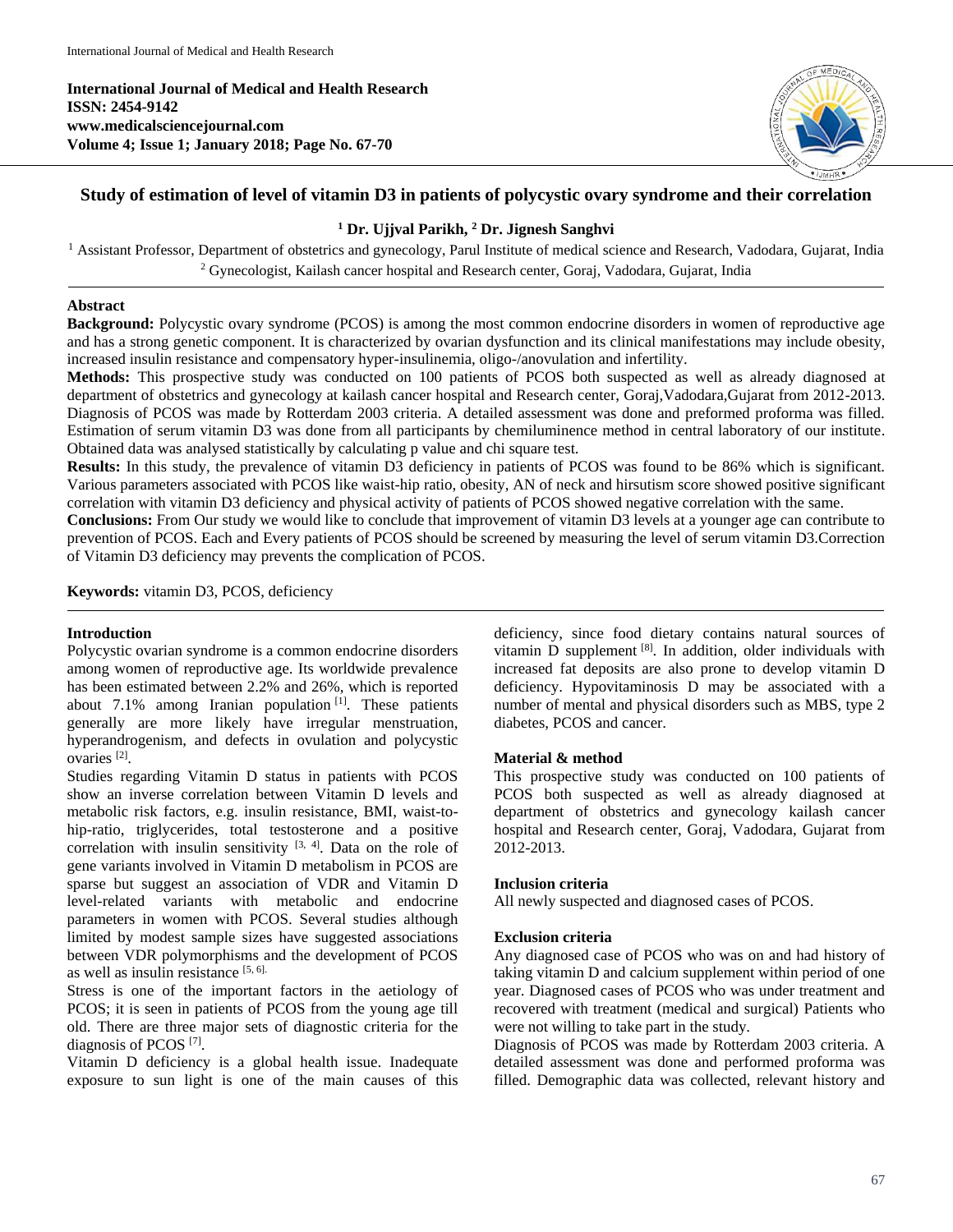chief complaints were noted. Any comorbidities like diabetes, hypertension and thyroid dysfunction present or absent in subjects was mentioned.

Lifestyle of subjects was assessed by physical activity which was graded as 1) active, 2) moderate and 3) sedentary activity. Standard anthropometric data height, weight, BMI, waist circumference, hip circumference was measured. Waist-hip ratio (WHR) was calculated and classified according to WHO guided health risks into low, moderate and high risks as <0.80, 0.80-0.85 and >0.85 respectively.

BMI was classified by WHO classification and cases were divided into non-obese (BMI<25) and obese (BMI >25) then mean was calculated and compared.

Hirsutism was quantified according to modified Ferriman-Gallwey-Score which was filled by subjects in the chart Figure 2 and total score was calculated and quantified as <8 non-hirsutisms, hirsutism  $>8-15$  and overt hirsutism  $>15^{9}$ .

Estimation of serum vitamin D3 by Chemiluminence method in fully automated analyzer.

#### **Table 1**

| Vitamin D3              | <b>Levels</b>            |
|-------------------------|--------------------------|
| Vitamin D3 sufficient   | $(25[OH]D \ge 30$ ng/ml) |
| Vitamin D3 insufficient | $(25[OH]D 20-29$ ng/ml)  |
| Vitamin D3 deficient    | $(25[OH]D < 20$ ng/ml]   |



**Fig 1:** Ferrimann-Gallwey hirsutism scoring system.

#### **Results**

Out of 100 PCOS patients, 38% of the patients having age group between 16-20 year followed by 30% 21-25 years and 15% 26-30 years.

Age wise distribution of the participants is mentioned below Table 2.

| Table 2: Age wise distribution of participants |
|------------------------------------------------|
|------------------------------------------------|

| <b>Age Group</b> | Number(n) | Percentage |
|------------------|-----------|------------|
| $<$ 15 yr        |           | 2%         |
| 16-20 yr         | 38        | 38%        |
| $21-25$ yr       | 30        | 30%        |
| 26-30 yr         | - 1       | 15%        |
| 31-35 yr         |           | 13%        |
| $>35$ yr         |           | 2%         |

86% (86) had serum vitamin D3 levels less than required i.e. 30ng/dl and only 14% (14) had sufficient levels (Table 3).

**Table 3:** Concentration of Vit D3 level in participants

| Vit D3 Level                                       | Number $(n)$ | <b>Percentage</b> |
|----------------------------------------------------|--------------|-------------------|
| Deficiency $\left(\langle 20 \text{ ng/ml}\right)$ |              | 54%               |
| Insufficiency $(20-30 \text{ ng/ml})$              |              | 32%               |
| Sufficiency $(>30\%)$                              |              | 14%               |

**Table 3:** Distribution of Vit D3 level in PCOS patients based on their complain

| <b>Presenting complaints</b> | <b>Vitamin D3 Sufficient</b> | <b>Vitamin D3 Insufficient</b> | <b>Vitamin D3 Deficient</b> | <b>Total</b> |
|------------------------------|------------------------------|--------------------------------|-----------------------------|--------------|
| Menorrhagia                  | $2(6.0\%)$                   | 11(33%)                        | $20(60.60\%)$               | 33           |
| Amenorrhoea                  | $3(9.0\%)$                   | 11(33%)                        | 19 (57.57%)                 | 33           |
| Acne                         | $9(17.30\%)$                 | 15 (28.84%)                    | 28(53.84%)                  | 52           |
| Acanthosis nigricans         | $2(7.6\%)$                   | 11 (42.30%)                    | 13 (50%)                    | 26           |
| Oligomenorrhea               | 10(14.7%)                    | 43 (63.23%)                    | 47 (69.11%)                 | 34           |
| Alopecia                     | 1(4.76%)                     | 5(14.7%)                       | 15 (71.42%)                 | 21           |
| Infertility                  | $5(14.70\%)$                 | 13(38%)                        | 16 (47.05%)                 | 34           |
| Weight gain                  | 9 (14.75%)                   | 21 (34.44%)                    | 31 (50.81%)                 | 61           |
| Hirsutism                    | 6(12%)                       | 18(36%)                        | 26(52%)                     | 50           |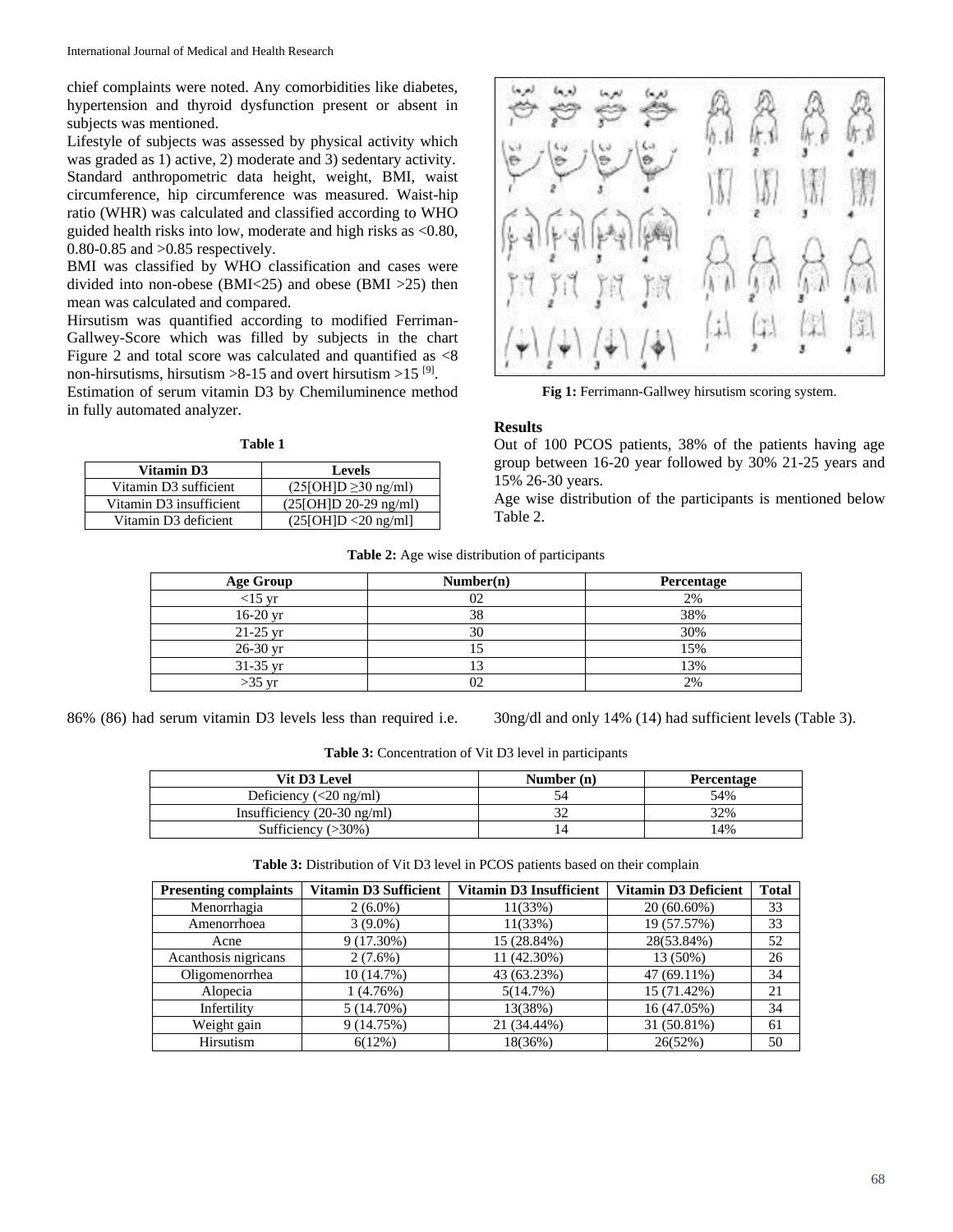| Table 4: Distribution of Vit D3 level in PCOS patients according to physical activity |  |  |
|---------------------------------------------------------------------------------------|--|--|
|---------------------------------------------------------------------------------------|--|--|

| Activity  | Vitamin D3 Sufficient | Vitamin D3 Insufficient | <b>Vitamin D3 Deficient</b> | Total      |
|-----------|-----------------------|-------------------------|-----------------------------|------------|
| Active    | $9(50\%)$             | $3(16.66\%)$            | 6 (33.33%)                  | 18 (18%)   |
| Moderate  | $3(4.8\%)$            | 27 (43.54%)             | 32 (51.61%)                 | 62(62%)    |
| Sedentary | $2(10\%)$             | $2(10\%)$               | 16 (80%)                    | 20 (28.6%) |
| Total     | 14                    |                         | 54                          | 100(100%)  |

| <b>Hirsutism score</b> | Vitamin D3 Sufficient | Vitamin D3 Insufficient | <b>Vitamin D3 Deficient</b> | Total      |
|------------------------|-----------------------|-------------------------|-----------------------------|------------|
| Non-hirsutism          | 4(12.5%)              | 14 (43.75%)             | 14 (43.75%)                 | 32 (32%)   |
| Hirsutism              | 10 (17.24%)           | 14 (24.13%)             | 34 (58.62%)                 | 58 (58%)   |
| Overt hirsutism        | $(0\%)$               | 4 (40%)                 | $6(60\%)$                   | $10(10\%)$ |
| Total                  | 4                     | 30                      | 54                          | 100 (100%) |

**Table 6:** Comparison of Vit D3 level between obese and non obese PCOS patients based on BMI

| BMI                    | Number(n) | VitD3 concentration(ng/ml) Mean SD |
|------------------------|-----------|------------------------------------|
| Non obese $(BMI < 25)$ | 46        | $21.54 + 5.45$                     |
| Non obese $(BMI > 30)$ |           | $14.52 + 7.53$                     |

**Table 7:** Distribution of Vit D3 level in PCOS patients Based on Waist hip ratio (W/H ratio)

| <b>Waist - Hip Ratio</b>   | <b>Vitamin D3 Sufficient</b> | Vitamin D3 Insufficient | <b>Vitamin D3 Deficient</b> | <b>Total</b> |
|----------------------------|------------------------------|-------------------------|-----------------------------|--------------|
| Low risk $(<0.8)$          | $5(62.50\%)$                 | 3 (37.50%)              | $0(0.0\%)$                  | $8(8.0\%)$   |
| Moderate risk $(0.8-0.85)$ | 3(13.63%)                    | 5 (22.72%)              | 14 (63.63%)                 | $22(22.0\%)$ |
| High risk $(>0.85)$        | 6 (8.5%)                     | 24 (34.28%)             | 40 (57.14%)                 | 70 (70%)     |
| Total                      | 36                           | 23                      |                             | 70 (100%)    |

**Table 8:** Distribution of Vit D3 level in PCOS patients according to Presence of Acanthosis nigricans

| <b>Acanthosis nigricans</b> | Vitamin D3 Sufficient | Vitamin D3 Insufficient | <b>Vitamin D3 Deficient</b> | <b>Total</b> |
|-----------------------------|-----------------------|-------------------------|-----------------------------|--------------|
| Neck                        | $(2.1\%)$             | 20(43.47%)              | 27 (58.69%)                 | 46           |
| Axilla                      | 5(14.28%)             | $11(31.42\%)$           | 19 (54.28%)                 | 35           |
| Elbow                       | $0(0\%)$              | 5(21.73%)               | 18(78.26%)                  | 23           |
| Knuckles                    | $0(0\%)$              | $10(41.66\%)$           | 14 (58.33%)                 | 24           |
| Knee                        | $0(0\%)$              | 05(21.73%)              | 18 (78.26%)                 |              |

#### **Discussion**

Vitamin D plays a physiologic role in reproduction including ovarian follicular development and luteinization via altering anti-müllerian hormone (AMH) signalling, follicle-stimulating hormone sensitivity and progesterone production in human granulosa cells<sup>1</sup>. It also affects glucose homeostasis through manifold roles. The potential influences of vitamin D on glucose homeostasis include the presence of specific vitamin D receptor (VDR) in pancreatic β-cells and skeletal muscle, the expression of 1-α-hydroxylase enzyme which can catalyze the conversion of 25-hydroxy vitamin D [25(OH)D] to 1,25 dihydroxyvitamin D, and the presence of a vitamin D response element in the human insulin gene promoter  $[10]$ .

Li HW *et al*, in an observational study 2011 including 25 women with PCOS and 27 controls to the prevalence of vitamin D deficiency in PCOS women in Scotland found the majority of PCOS subject's n=18, 72% were found to be vitamin D deficient [11].

In an observational study, involving 206 PCOS women were studied by Wher *et al*, wherein 72.8% (150 women) of PCOS population demonstrated vitamin D deficiency [12].

Majority of cases in this study had complaint of oligomenorrhea and 86.2% of them were noted with vitamin D3 deficiency. Clinical features of hyperandrogenism include hirsutism, acne and alopecia in the women with PCOS. In our study, low levels of vitamin D3 associated with higher hirsutism score, that was found to be statistically significant. Wehr *et al*, also observed negative correlation between serum vitamin D3 levels with hirsutism score who statistically significant had lower levels of vitamin D than non-hirsute women<sup>[12]</sup>.

Obesity is one of the most important features of PCOS, BMI and WHR are well defined parameters to assess it. In this study, also both were found statistically significant inversely correlated with vitamin D3 levels, inferring association between central obesity and vitamin D3 level. Li HW *et al*, showed inverse association of vitamin D3 level with BMI in PCOS patient with pvalue  $< 0.05$ , in contrast no relationship found in control ovulatory group [13] . Mahmoudi *et al*, also reported overweight and obese women with PCOS had significantly decreased levels of vitamin D3 compared with normal weight women with PCOS but that was not found statistically significant [14].

#### **Conclusion**

From Our study we would like to conclude that improvement of vitamin D3 levels at a younger age can contribute to prevention of PCOS. Each and Every patients of PCOS should be screened by measuring the level of serum vitamin D3.Correction of Vitamin D3 deficiency may prevents the complication of PCOS.